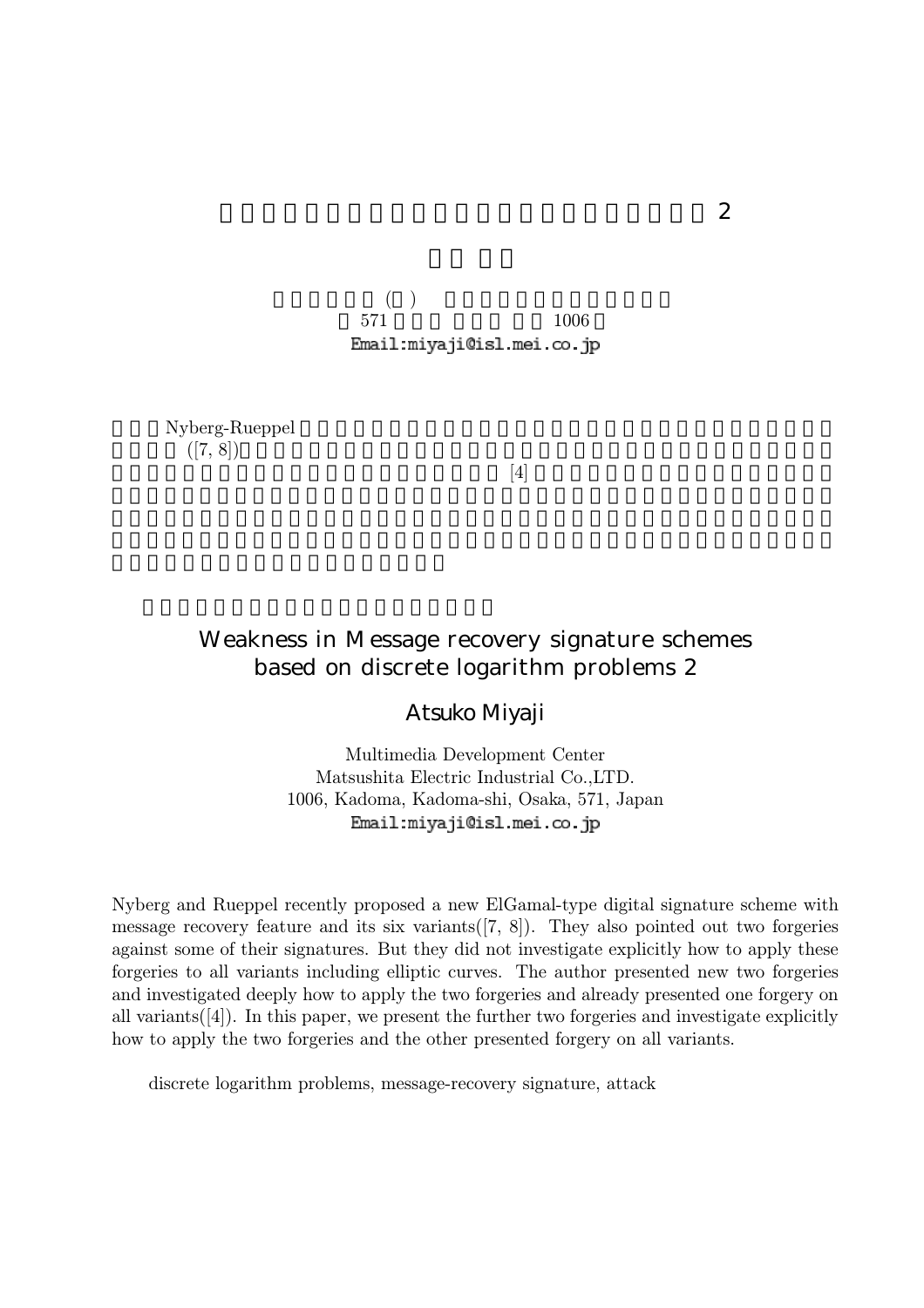## 1 Introduction

The RSA signature( $[9]$ ), which is based on the difficulty of factoring, has a message recovery feature. On the other hand, the ElGamal signature([2]) and its six variants([10, 1]), which are based on the difficulty of the discrete logarithm problem, do not have a message recovery feature. Here we call them EG-signatures. Recently Nyberg and Rueppel proposed a method to add the message recovery feature to all EG-signatures([7, 8]). The Nyberg-Rueppel's signatures can achieve the authenticated key exchange in one pass transaction. They also pointed out two forgeries against their signatures, which are called the signatureequation attack using basepoint, and the recovery-equation attack using basepoint in this paper. However they did not investigate explicitly how to apply these forgeries to all variants including elliptic curves. In fact, they did not investigate how to apply the recovery-equation attack using basepoint on an elliptic curve message recovery scheme.

Recently the author showed further two forgeries against Nyberg-Rueppel signatures ([4]). Furthermore she investigated how to apply the two forgeries and the signature-equation attack using basepoint to all Nyberg-Rueppel's signatures.

In this paper, we show the further new two forgeries. We also investigate how to apply the two forgeries to all Nyberg-Rueppel's signatures including elliptic curves. Furthermore we investigate how to apply the recovery-equation attack using basepoint on elliptic curve variants.

The paper is organized as follows. Section2 summarizes EG-signatures and the message recovery signature schemes. Section3 describes the above attacks for Nyberg-Rueppel's signatures. Section4 discusses how the attacks are applied for the message recovery signature schemes on the elliptic curves.

# 2 Message recovery signature scheme

In this section, first we summarize ElGamal based signature scheme. Next we will describe Nyberg-Rueppel's idea by showing one of the message recovery signature schemes. Here we call it  $NR(p)$ -signature.

### 2.1 ElGamal based signature scheme

The trusted authority chooses system parameters, that are a large prime p, a large integer factor q of  $p-1$  and an element  $g \in \mathbb{Z}_p^*$  whose order is q. Those system parameters are known to all users.

The signer Alice has a secret key  $X_A$  and publishes its corresponding public key  $y_A = g^{X_A}$ . The Alice's signature  $(r_1, s)$  of a message  $m \in \mathbb{Z}_p^*$  is computed as follows. First she chooses a random number  $k \in \mathbb{Z}_q$ , and computes

$$
r_1 = g^k \pmod{p} \tag{1}
$$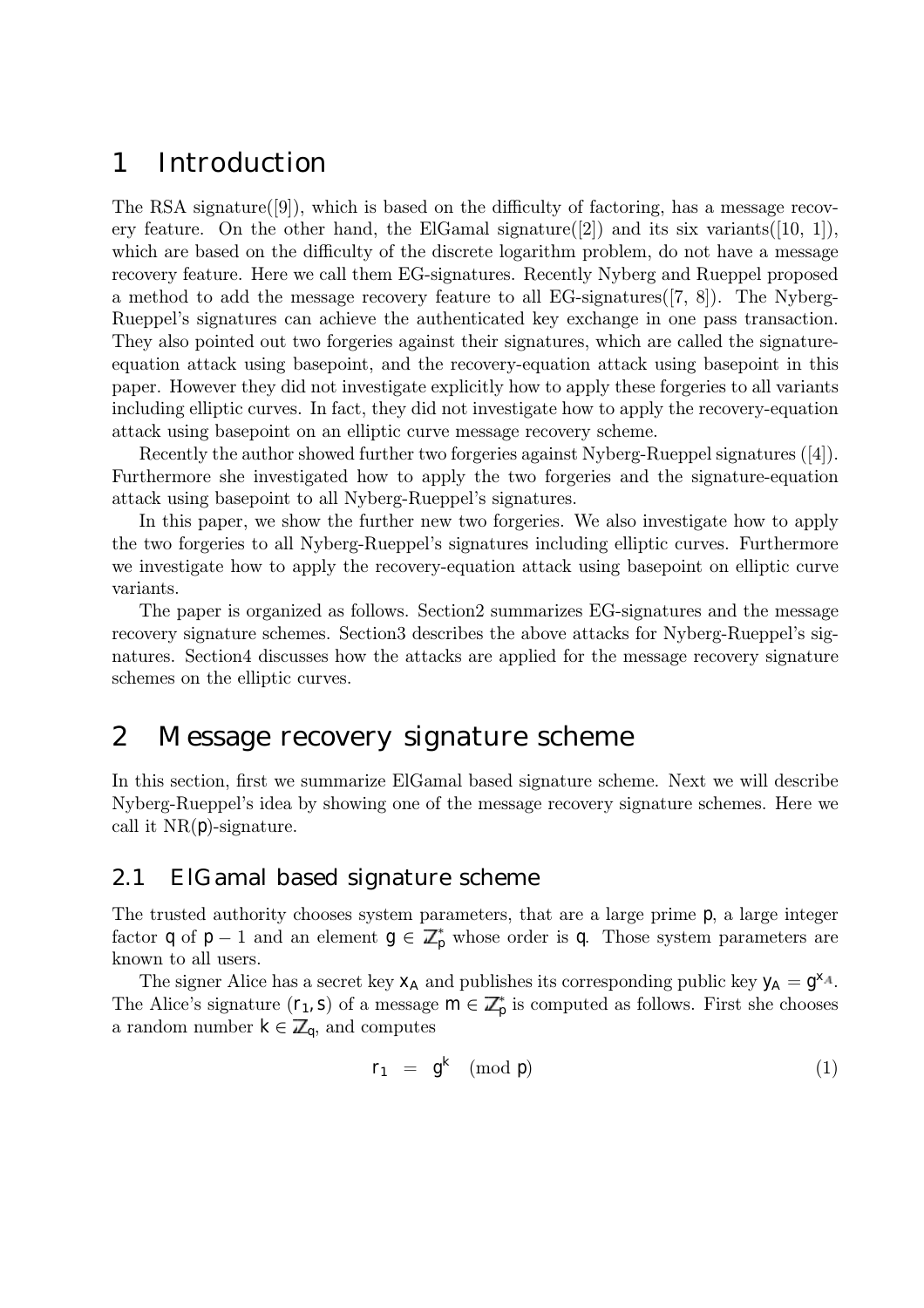$$
r'_1 = r_1 \pmod{q}
$$
  
ak  $\equiv$  b + c $x_A$  (mod q), (2)

where  $(a, b, c)$  is a permutation of  $(\pm m, \pm r_1', \pm s)$ . Then she sends  $(r_1, s)$  along with the message m. The signature verification is done by checking the next equation,

$$
r_1^a = g^b y_A^c \pmod{p}.
$$
 (3)

The original ElGamal signature ([2]) and DSA signature ([1]) are essentially based on the case of  $(a, b, c) = (s, m, r_1').$ 

#### 2.2 Message recovery signature scheme

Here we describe briefly one of the message recovery signature scheme,  $NR(p)$ -signature. The Alice's signature  $(r_2, s)$  of a message  $m \in \mathbb{Z}_p^*$  is computed as follows. First she chooses a random number  $k \in \mathbb{Z}_q$ , and computes

$$
r_1 = g^k \pmod{p} \tag{4}
$$

$$
r_2 = r_1^{-1} m \pmod{p} \tag{5}
$$

$$
\Gamma_2' \ = \ \Gamma_2 \pmod{q}
$$

$$
s \equiv k - x_A r'_2 \pmod{q}.
$$
 (6)

Then she sends only  $(r_2, s)$ . The message can be recovered by computing  $m = g^{s}y_A^{r_2^{0}}r_2$ (mod p) with Alice's public key  $y_A$ . We call (5) the message-mask equation.

The message recovery signature scheme can be derived generally from EG-signatures replacing m (resp.  $\mathsf{r}'_1$ ) by 1 (resp.  $\mathsf{r}'_2$ ) in Equation (2). Therefore the signature equation in the message recovery signatures is generally of the form

$$
ak \equiv b + c x_A \pmod{q},\tag{7}
$$

where  $(a, b, c)$  is a permutation of  $(\pm 1, \pm \mathsf{r}_2', \pm \mathsf{s})$ . The message is recovered by computing the recovery equation

$$
m = g^{b/a} y_A^{c/a} r_2 \pmod{p}.
$$
 (8)

We call this general signature schemes  $MR(p)$ -signatures. The description leads to the following six equations if we neglect the  $\pm$  signs.

$$
sk \equiv 1 + r'_2 x_A \pmod{q} \tag{9}
$$

$$
r_2'k \equiv 1 + sx_A \pmod{q} \tag{10}
$$

$$
k \equiv s + r'_2 x_A \pmod{q} \tag{11}
$$

$$
sk \equiv r'_2 + x_A \pmod{q} \tag{12}
$$

$$
r_2'k \equiv s + x_A \pmod{q} \tag{13}
$$

$$
k \equiv r'_2 + sx_A \pmod{q} \tag{14}
$$

 $NR(p)$ -signature uses Equation (11) since only Equation (11) does not need inverses both in the signature generation and verification.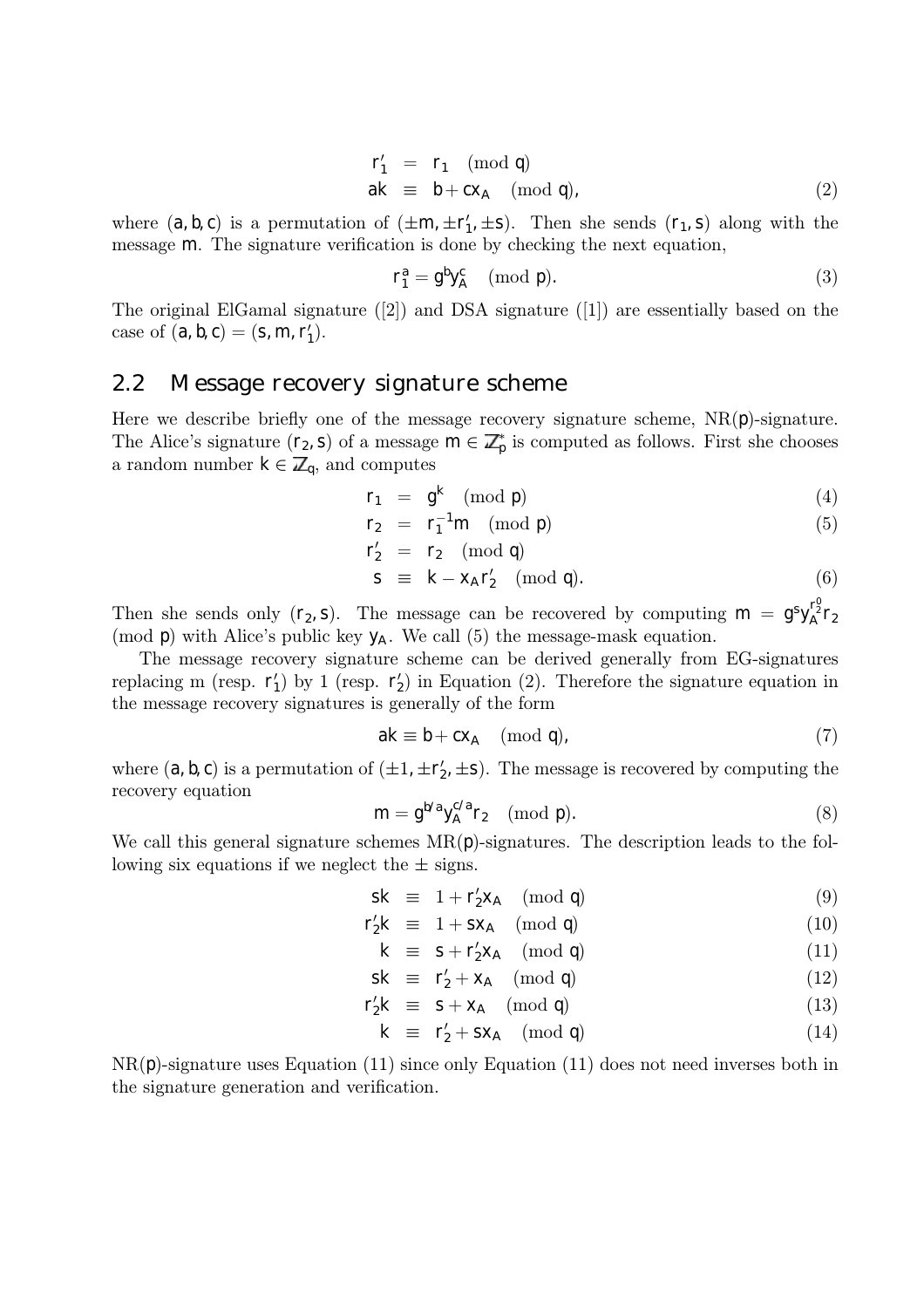# 3 Forgery against MR(p)-signature

First we describe new two forgery protocols against  $NR(p)$ -signature. Next we investigate how to apply them on all  $MR(p)$ -signatures.

### 3.1 The redundancy attack

Assume that a forger gets Alice's signature  $(r_2, s)$  for a message m. Then the forger can compute a signature  $(\tilde{r}_2, \tilde{s})$  for a message  $\tilde{m}$  without the knowledge of Alice's secret key by the following way:

- 1. computes  $mr_2^{-1} = r_1 (= g^k) \pmod{p}$ .
- 2. chooses any number  $n \in \mathbb{Z}_p$  such that  $\tilde{r}_2 = r_2' + nq \neq r_2$ . (There are about  $|p/q|$ variants.)
- 3. sets a message  $\tilde{m} = \tilde{r}_2 r_1 \pmod{p}$  and  $\tilde{s} = s$ .
- 4. sends  $(\tilde{\Gamma}_2, \tilde{\S})$  as a signature of  $\tilde{\Gamma}$ .

We see that  $(\tilde{r}_2, \tilde{s})$  is a valid signature for  $\tilde{m}$  since

$$
g^s y_A^{r_2}r_2^*=g^s y_A^{r_2}r_2^*=g^k r_2^*= \tilde m \pmod{\mathfrak{p}}.
$$

The redundancy attack utilizes the next facts: 1. there is redundancy between the real value  $r_2 \in \mathbb{Z}_p$  determined in Equation (5) and the necessary value  $r_2'$  for Equation (7); 2. the redundancy enables a forger to construct a new message  $\tilde{m}$  and the valid signature  $(\tilde{r}_2, \tilde{s})$ by setting  $\tilde{r}_2 \equiv r_2 \pmod{q}$  (and  $\tilde{r}_2 \neq r_2$ ),  $\tilde{s} = s$  and  $\tilde{m} = r_1 \tilde{r}_2$  (using Equation (5)). Since these are facts in all  $MR(p)$ -signatures, they all are vulnerable to the redundancy attack.

From the above discussion, the methods to avoid the redundancy attack are as follows: 1. limit  $r_2$  to  $0 < r_2 < q$  in signature generation by setting  $p \approx q$  (which may require repeated trials of the random number k) and reject the signature in message recovery if  $r_2 \geq q$ .

2. change the message space  $\mathbb{Z}_p$  to  $\mathbb{Z}_q$  (that is  $\mathbb{Z}_q$ -message recovery signature) so that a forger cannot construct a new  $\tilde{m}$  in Equation (5). Then  $r_2$  has only to be determined in  $\mathbb{Z}_q$ . So Equation (5) can be replaced

$$
\mathsf{r}_2 = (\mathsf{r}_1 \pmod{\mathfrak{q}})^{-1} \mathsf{m} \pmod{\mathfrak{q}}. \tag{15}
$$

The most effective application, the authenticated key exchange, requires  $\mathbb{Z}_p$ -message recovery feature. Therefore only the former method is preferable. Generally we set  $|p| \gg |q|$  in order to reduce the signature size. So the former method avoids the redundancy attack but actually increases the signature size.

Next we apply the redundancy attack to EG-signatures. In this case, the attack tries to do fact1 and 2 by changing  $\tilde{r}_2$  in each fact to  $\tilde{r}_1$  and the signature equation (7) in fact1 to (2) with a given message and the signature  $(r_1, s, m)$ . For the fact1, the above discussion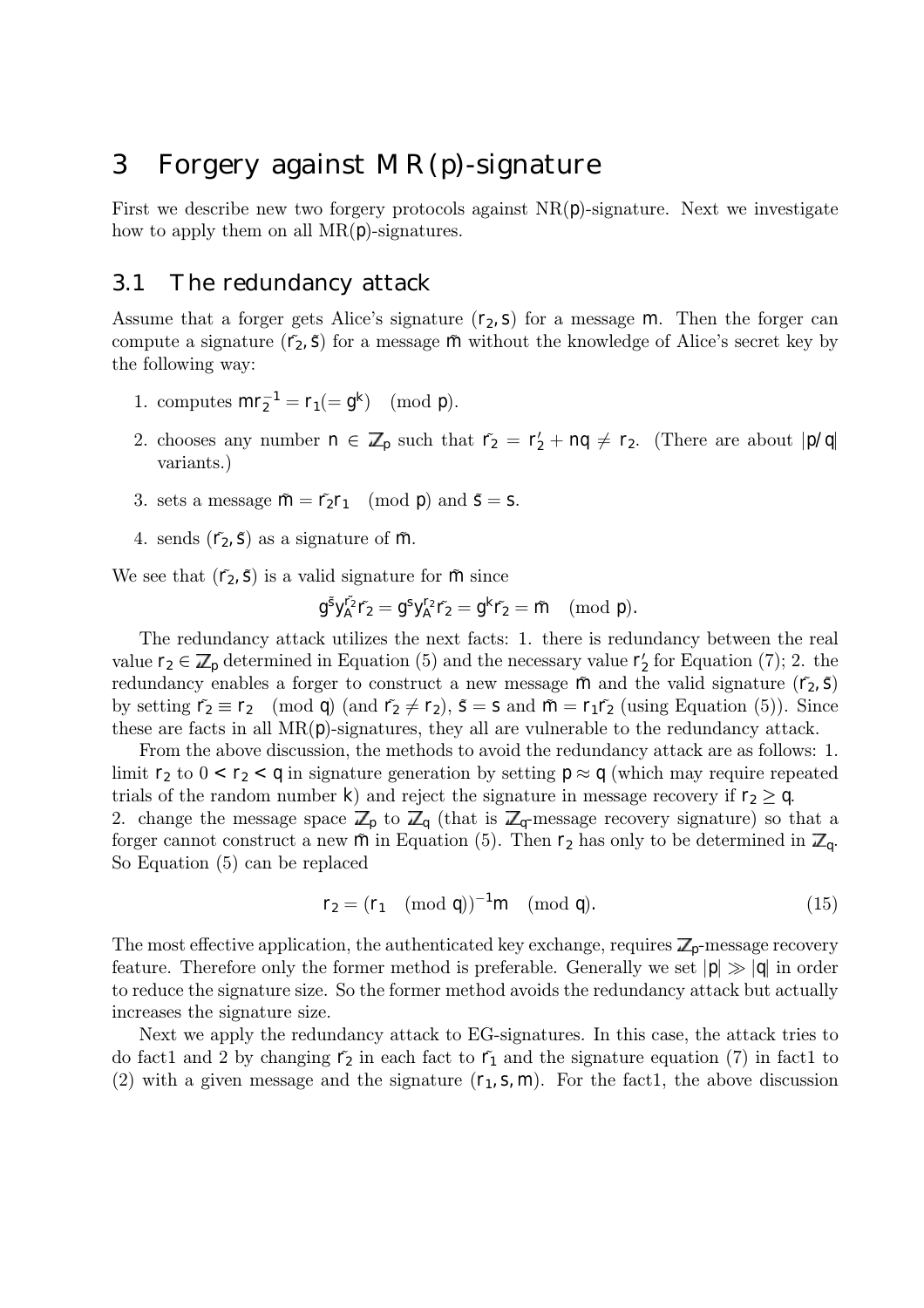also holds in EG-signatures. So a forger can take a new  $\tilde{r}_1$  which does not equal  $r_1$  in  $\mathbb{Z}_p$  but equal  $r_1$  in  $\mathbb{Z}_q$ . On the other hand, the fact2 is invalid for EG-signatures since the relation equation between m and a commitment  $r_1$ , the message-mask equation (5), is not required in EG-signatures. Therefore all EG-signatures are strong against the redundancy attack.

#### 3.2 The recovery-equation attack using  $y_A$

The recovery-equation attack using  $y_A$  is constructed as well by changing the function of g in the attack presented in [8] to  $y_A$ . This forgery can compute a signature  $(r_2, s)$  on a message of the form  $m = My_A^e$  for any chosen  $M \in \mathbb{Z}_p$  without ever seeing any signature and Alice's secret key. However all  $MR(p)$ -signatures are not necessarily vulnerable to the recovery-equation attack. We deal with the signature equation (7) and investigate which schemes are vulnerable.

The recovery equation for the above message  $m = My_A^e$  is

$$
r_2 = (My_A^e)g^{-b/a}y_A^{-c/a}, \qquad (16)
$$

and we search its solution  $r_2$ , s, and e. First we set

$$
r_2 = Mg^U y_A^V, \tag{17}
$$

for any chosen  $U, V \in \mathbb{Z}_q$ . Next we investigate each signature scheme.

1. the schemes  $a = r'_2$  (i.e. (10) and (13))

Then we can solve  $U = -b/a$  for b if and only if  $b = s$ . Therefore the scheme (10) is strong. But in scheme (13), we can forge m by setting  $s = -Ur'_2$  and  $e = V + 1/r'_2$ .

2. the schemes  $a = s$  (i.e. (9) and (12))

Then we can solve  $U = -b/a$  for c in each case. In fact, in scheme (9) we can forge m by setting  $s = -1/U$  and  $e = V + r'_2/s$ . In scheme (12), we can forge m by setting  $s = -r'_2/U$ and  $e = V + 1/s$ 

3. the schemes  $a = 1$  (i.e. (11) and (14))

Then we can solve  $U = -b/a$  for b if and only if  $b = s$ . Therefore the scheme (14) is strong. But in scheme (11), we can forge m by setting  $S = -U$  and  $e = V + r'_2$ .

To sum up, the signature schemes (9), (11), (12), and (13) are vulnerable to the recoveryequation attack using  $y_A$ , but (10) and (14) are strong.

# 4 Message recovery signature on elliptic curve

The ElGamal based signature schemes can be constructed over an elliptic curve. So the message recovery feature can be added to ElGamal based signature on an elliptic curve. We will see how the previous attack is applied to the elliptic curve message recovery signature. First we describe the message recovery signature using an elliptic curve. In this case the system parameters are: an elliptic curve  $E/\mathbb{Z}_p$ , a basepoint  $G \in E(\mathbb{Z}_p)$  and the order q of G.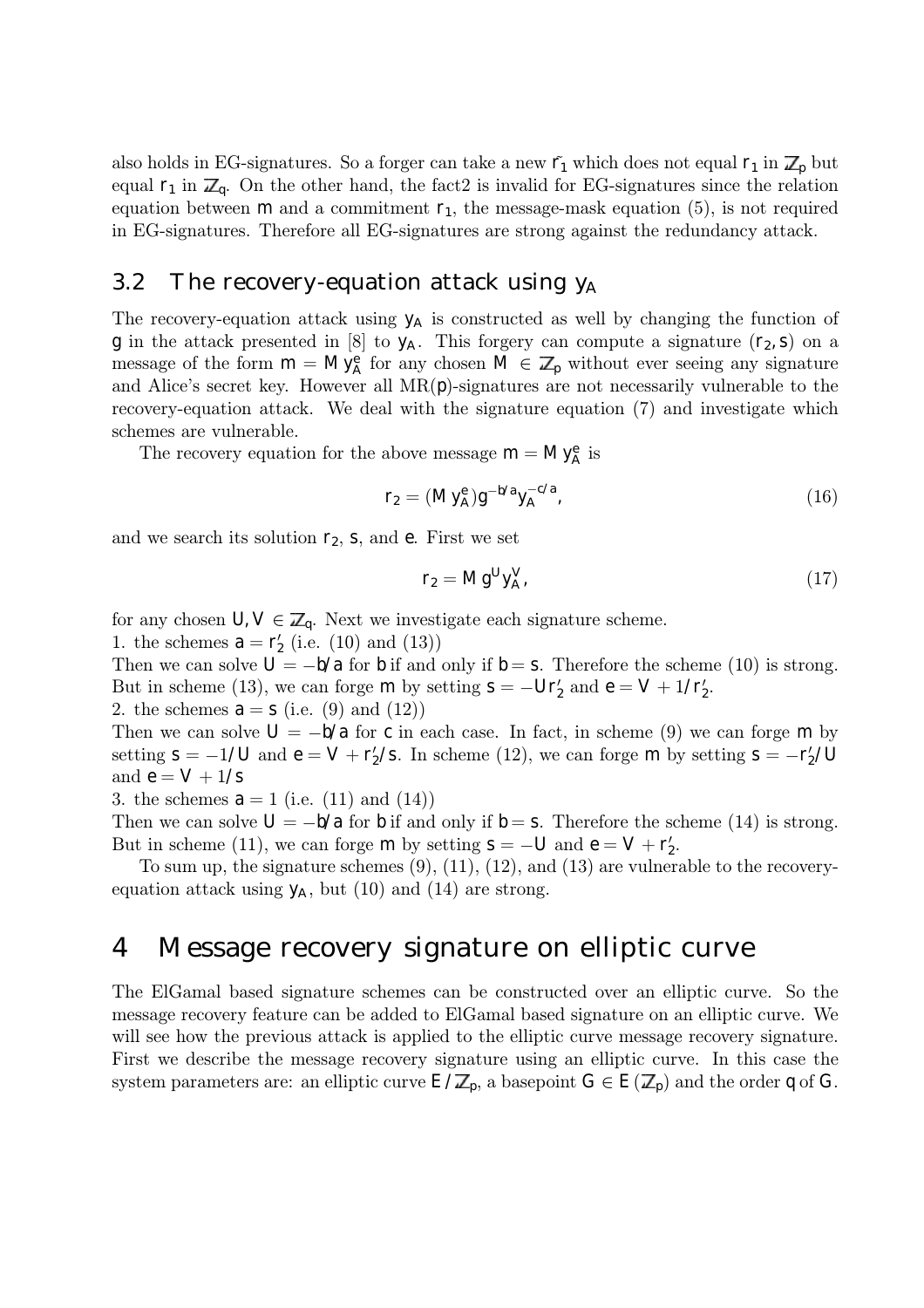The signer Alice has a secret key  $x_A$  and publishes the corresponding public key  $Y_A = x_A G$ . The procedure for Alice to make a signature of  $m \in \mathbb{Z}_p^*$  is as follows. First she picks a random number  $k \in \mathbb{Z}_p$ , and computes

$$
R_1 = kG = (r_{1x}, r_{1y}), \t\t(18)
$$

$$
r_2 = r_{1x}^{-1} m \pmod{p}, \qquad (19)
$$

$$
r'_2 = r_2 \pmod{q},
$$

$$
ak \equiv b + cx_A \pmod{q}, \qquad (20)
$$

where  $(a, b, c)$  is a permutation of  $(\pm 1, \pm r'_2, \pm s)$  and Equation (18) is computed in E. Then she outputs the signature  $(r_2, s)$  to Bob.

The message can be recovered by computing

$$
m=x(\frac{b}{a}G+\frac{c}{a}Y_A)r_2\pmod{p},
$$

where  $\frac{b}{a}G + \frac{c}{a}Y_A$  is computed in E and  $X(\frac{b}{a}G + \frac{c}{a}Y_A)$  denotes the x-coordinate of  $\frac{b}{a}G + \frac{c}{a}Y_A$ . We call the above elliptic curve schemes  $MRE(p)$ -signatures. We investigate how to apply the redundancy attack, the recovery-equation attack using basepoint and public key on  $MRE(p)$ signatures.

#### The redundancy attack

In MRE(p)-signature, the size |p| of an elliptic curve  $E/F_p$  chosen carefully can be reduced to the size  $|q|$  of the order of the basepoint G ([5]). Therefore MRE(p)-signatures avoid this attack easily by limiting  $r_2$  to  $0 < r_2 < q$  in signature generation and rejecting the signature in message recovery if  $r_2 \geq q$ . Of course it may require repeated trials of the random number k in signature generation. In order to avoid the repeated trials, we suggest to use an elliptic curve over  $\mathbb{Z}_p$  with p-elements ([3]). The redundancy attack has no impact on  $E/\mathbb{Z}_p$  with p-elements at all since the order q of the basepoint G is equal to p.

#### The recovery-equation attack using basepoint and public key

The recovery-equation attack using basepoint or public key forges a type of message, a power of basepoint or a power of public key. Since in  $MRE(p)$ -signatures these are not  $\mathbb{Z}_p$ -elements, such message does not exist. Therefore both the recovery-equation attack using basepoint and public key do not work for MRE(p)-signatures at all. If a forger forces to apply the attack using basepoint, then he sets

$$
r_2 = Mx(eG)x(uG + vY_A)^{-1},\tag{21}
$$

for  $u, v \in \mathbb{Z}_q$  and must solve  $b/a = u$  and  $c/a = v$  for s. Apparently it is impossible! The same also holds in the attack using public key.

### 5 Conclusion

We have shown two forgeries, the redundancy attack and the recovery-equation attack using public key, for Nyberg-Rueppel's signature. We have applied these attacks to  $MR(p)$ -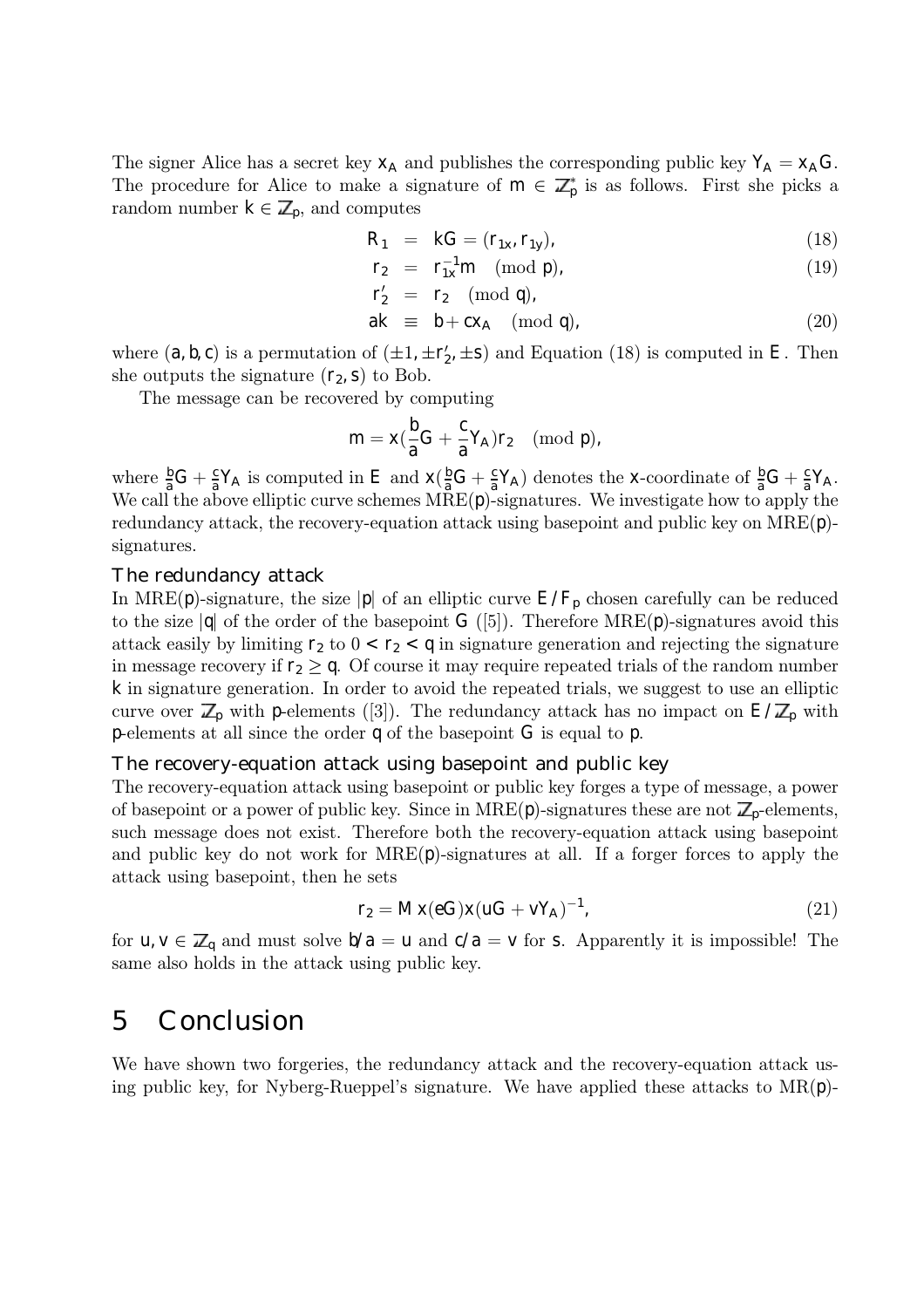and  $MRE(p)$ -signatures generally. Especially for  $MRE(p)$ -signatures, we have applied the recovery-equation attack using basepoint as well. The results are as follows:

1. all MR(p)-signatures are vulnerable to the redundancy attack.

2. the redundancy attack becomes invalid by setting the size of basepoint to be same as that of the finite field.

3. EG-signatures are strong against the redundancy attack.

4. MRE(p)-signatures are strong against the redundancy attack.

5. the schemes (9), (11), (12), and (13) in  $MR(p)$ -signatures are vulnerable to the recoveryequation attack using public key.

6. the schemes (10) and (14) are strong against the recovery-equation attack using public key.

7. MRE(p)-signatures are strong against the recovery-equation attack using public key and basepoint.

# References

- [1] "Proposed federal information processing standard for digital signature standard (DSS) ", Federal Register, v. 56, n. 169, 30 Aug 1991, 42980-42982.
- [2] T. ElGamal, "A public key cryptosystem and a signature scheme based on discrete logarithms", IEEE Trans. Inform. Theory, Vol. IT-31 (1985), 469-472.
- [3] A. Miyaji, "On ordinary elliptic curves", Advances in Cryptology-Proceedings of ASI- $ACRYPT'91$ , Lecture Notes in Computer Science, 739(1993), Springer-Verlag, 460-469.
- [4] A. Miyaji, "Weakness in message recovery signature schemes based on discrete logarithm problems 1", *IEICE Japan Tech. Rep.*, ISEC95-11, 1994.
- [5] A. Menezes, T. Okamoto and S. Vanstone, "Reducing elliptic curve logarithms to logarithms in a finite field", Proceedings of the 22nd Annual ACM Symposium on the Theory of Computing, 80-89, 1991.
- [6] "Specification for a digital signature standard", National Institute for Standards and Technology, Federal Information Standard Publication XX, draft (1991).
- [7] K. Nyberg and R. A. Rueppel "A new signature scheme based on the DSA giving message recovery", Proceedings of 1st ACM Conference on Computer and Communications Security, 1993.
- [8] K. Nyberg and R. A. Rueppel "Message recovery for signature schemes based on the discrete logarithm problem", Advances in Cryptology-Proceedings of Eurocrypt'94, Lecture Notes in Computer Science, 950(1995), Springer-Verlag, 182-193.